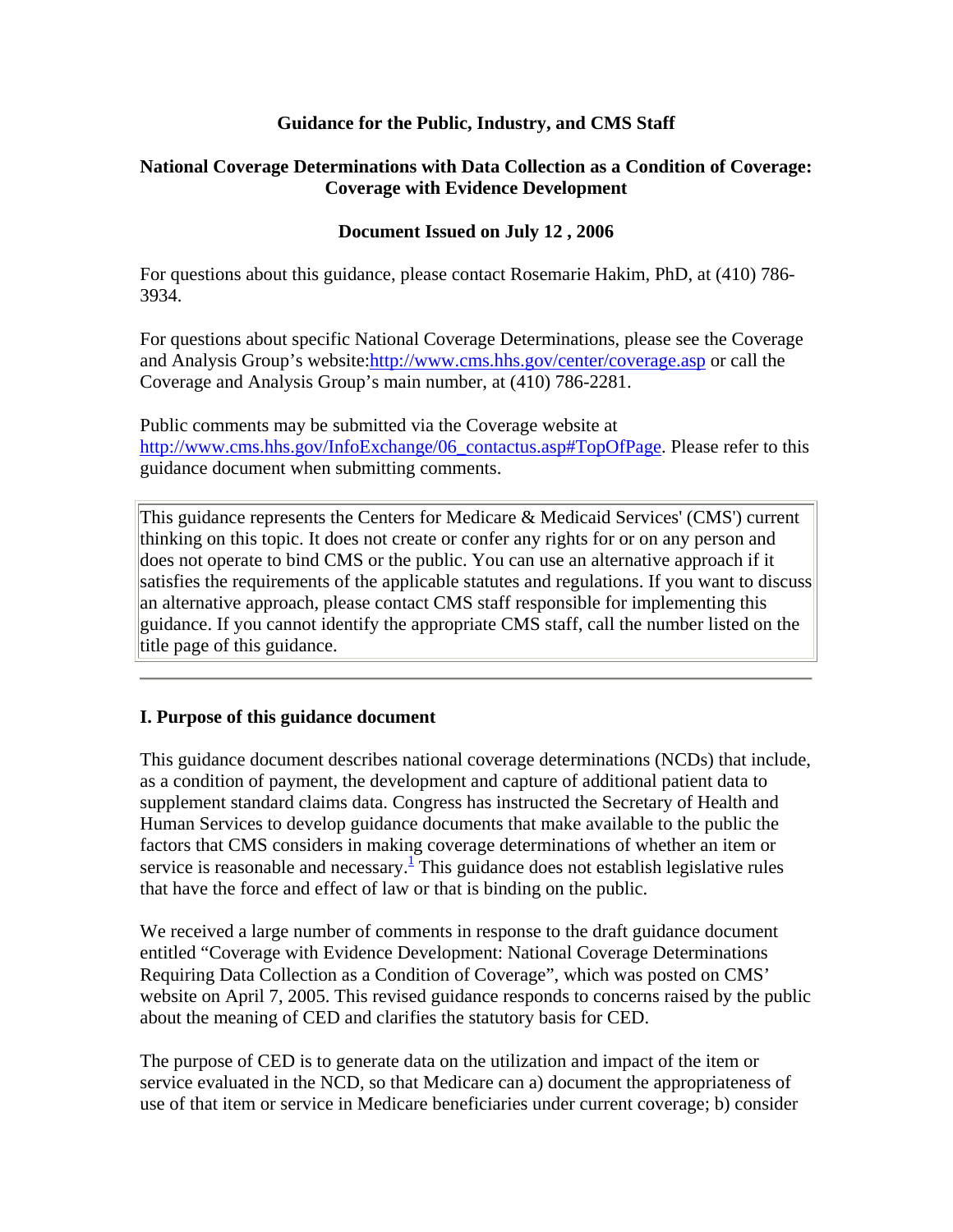future changes in coverage for the item or service; c) generate clinical information that will improve the evidence base on which providers base their recommendations to Medicare beneficiaries regarding the item or service.

In this document, we describe two arms of CED and introduce a new concept of conducting research under section  $1862(a)(1)(E)$  to add to the existing body of medical evidence. We are again requesting public comments.

### **II. Background**

CMS makes NCDs based on requests for national coverage from individuals or entities that identify an item or service as a potential benefit (or to prevent potential harm) to Medicare beneficiaries. The requestor may be a Medicare beneficiary, manufacturer, provider, supplier, medical professional association, health plan, or another party who requests our consideration of a particular issue for an NCD. CMS may also initiate an NCD internally.

Whether externally or internally generated, NCDs help ensure that access to advances in health technologies that may result in improved health care are available to Medicare beneficiaries when those items and services are reasonable and necessary. NCDs may also be used to bar payment for specific items or services that are not reasonable and necessary as described in the Medicare Act. The NCD process facilitates the rapid and uniform diffusion of beneficial technologies, items, and services.

In most instances, CMS, through the NCD process determines whether the item or service is "reasonable and necessary for the diagnosis or treatment of illness or injury or to improve the functioning of a malformed body member."<sup>2</sup> In making NCDs under section 1862(a)(1)(A), CMS considers medical and scientific evidence and provides an opportunity for public comments on our proposed decisions. Because an NCD must be supported by a record, we attempt to gather and discuss all relevant medical and scientific information about a given topic and present our analysis for public scrutiny to ensure transparency. An aggrieved person can challenge an NCD pursuant to the procedure established by statute and regulation. $\frac{3}{5}$  $\frac{3}{5}$  $\frac{3}{5}$  In this guidance document, we describe a second statutory provision that may permit Medicare payment in some circumstances. If the evidence is not adequate for coverage under section  $1862(a)(1)(A)$ , an item or service may be considered for coverage under the CMS Coverage with Evidence Development (CED) policy in which "reasonable and necessary" is established under  $1862(a)(1)(E)$  of the Act. Section 1862(a)(1)(E) is linked to Section 1142 of the Social Security Act, which allows CMS to work jointly with the Agency for Healthcare Research and Quality (AHRQ) to evaluate and empower CMS to pay for the clinical costs of this research.

### **III. National Coverage Determinations**

Under the authority of section  $1862(a)(1)(A)$ , the NCD process may result in one of the following coverage decisions: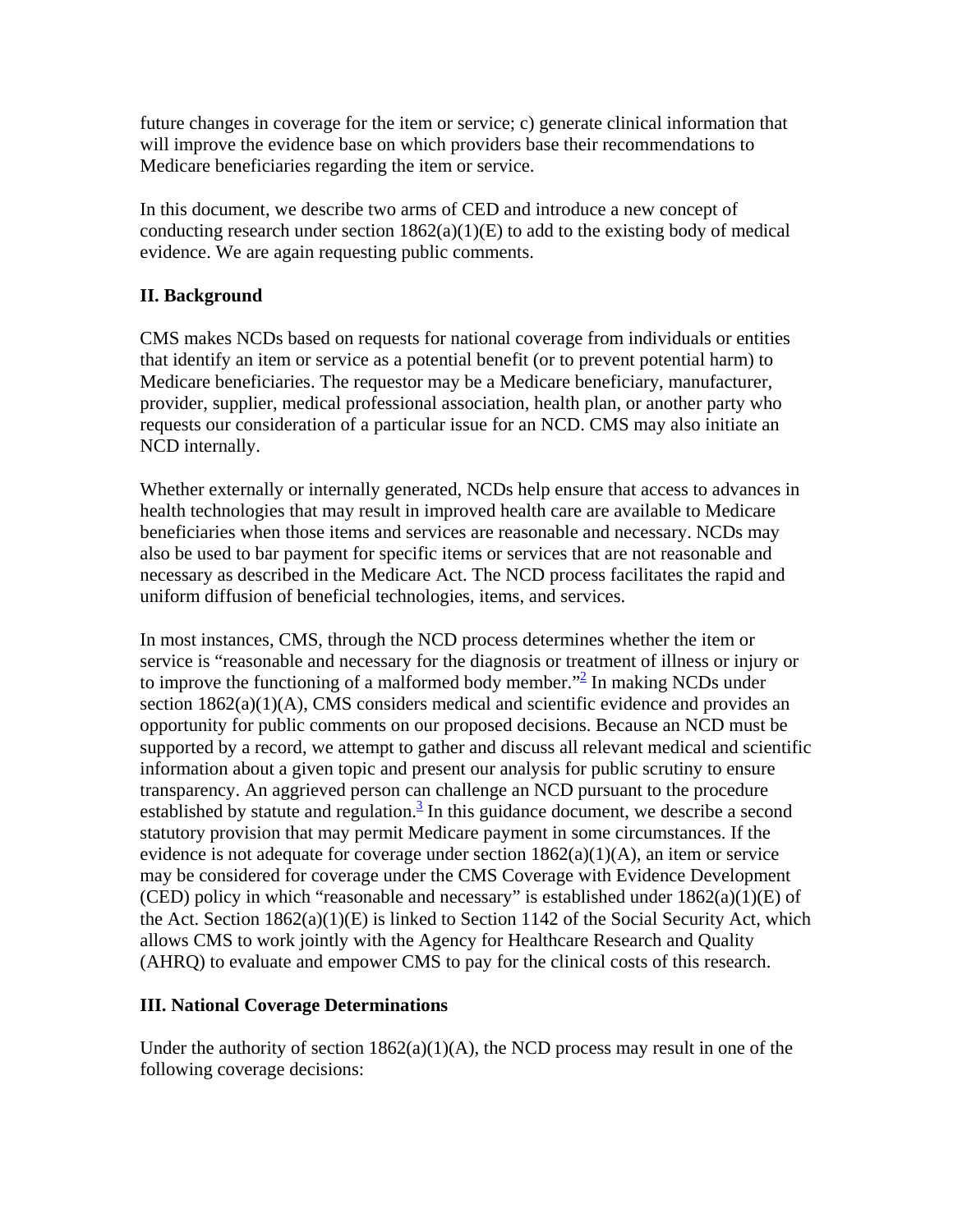- 1. No change in coverage. Current coverage, whether local or national, will remain unchanged.
- 2. Non-coverage. The medical evidence is not adequate to conclude that the item or service is reasonable and necessary under section  $1862(a)(1)(A)$  and coverage is not allowed for Medicare beneficiaries.
- 3. Coverage without special conditions. The medical evidence is adequate to conclude that the item or service is reasonable and necessary under section  $1862(a)(1)(A)$  for all Medicare beneficiaries.
- 4. Coverage with special conditions. The medical evidence is adequate to conclude that the item or service is reasonable and necessary under section  $1862(a)(1)(A)$ only under one or more of the following circumstances:

a. The item or service is covered only for patients with specific clinical or demographic characteristics.

b. The item or service is covered only when provided by physicians and/or facilities that meet specific criteria.

c. The item or service is covered only when specific data are submitted in addition to claims data to demonstrate that the item or service was provided as specified in the NCD.

5. Under the authority of section  $1862(a)(1)(E)$ , the NCD process may result in coverage if the item or service is covered only when provided within a setting in which there is a pre-specified process for gathering additional data, and in which that process provides additional protections and safety measures for beneficiaries, such as those present in certain clinical trials.

Conditions 4(c) and 5 are components of coverage with evidence development (CED), which is the focus of this guidance. There are two sub-types of CED that distinguish between 4(c) and 5 above. Coverage conditioned on specific additional data collection (4c) is referred to as Coverage with Appropriateness Determination (CAD). Coverage conditioned on care being delivered in a setting with a pre-specified data collection process and additional protections in place such as are present in some research studies (5) is referred to as Coverage with Study Participation (CSP).

### **IV. Strength of evidence for national coverage determinations**

When making national coverage determinations, CMS evaluates relevant clinical evidence to determine whether the evidence is of sufficient quality to support a finding that an item or service that falls within a benefit category is reasonable and necessary for the diagnosis or treatment of illness or injury or to improve the functioning of a malformed body member. This critical appraisal of the evidence enables us to determine whether: 1) assessment questions specific to the process of the evidence evaluation can be answered conclusively; and 2) the investigational item or service will improve health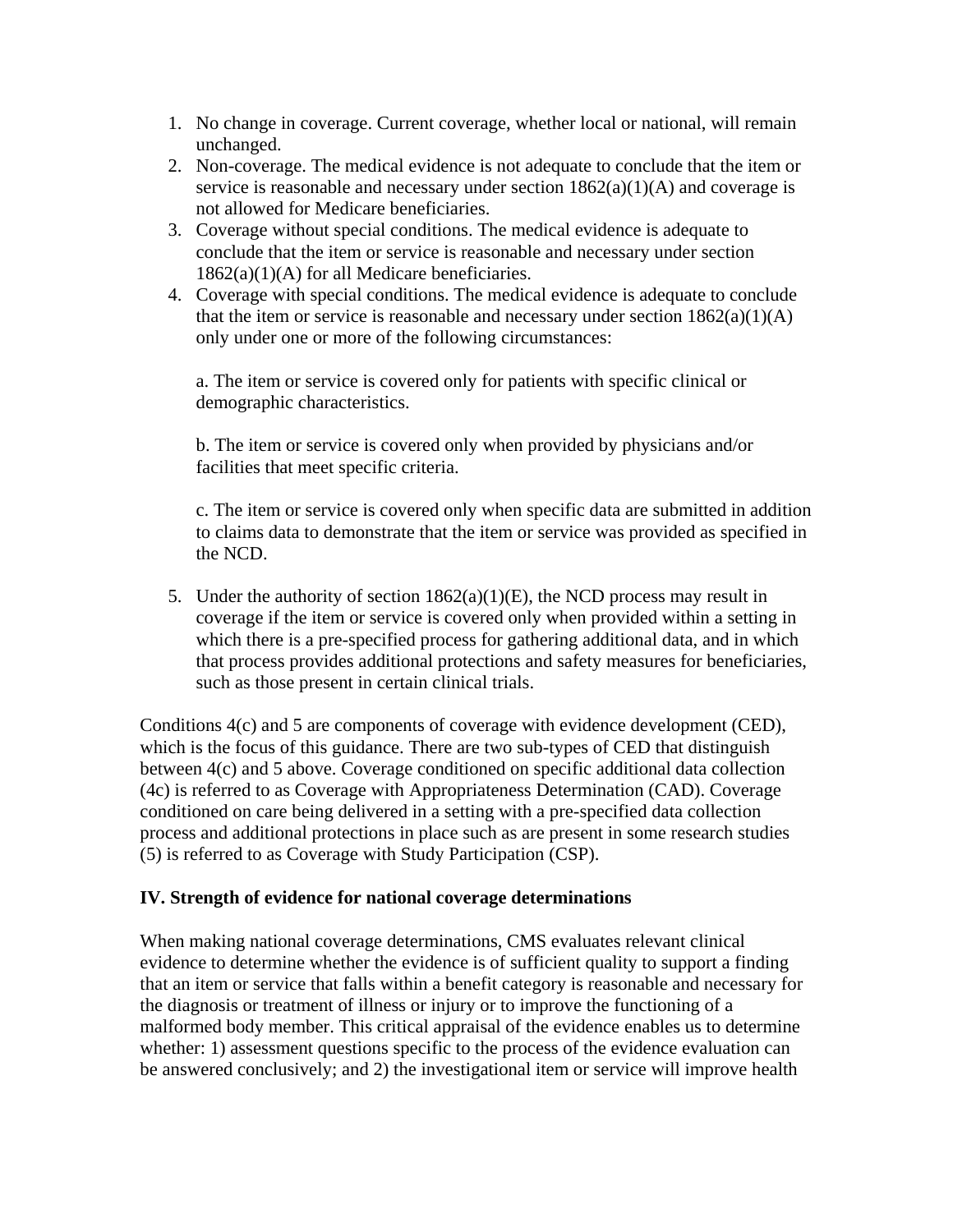outcomes for patients. An improved health outcome is one of several considerations in determining whether an item or service is reasonable and necessary.

When CMS assesses the clinical evidence of an item or service, we take the following three factors into account: 1) the quality of the individual studies; 2) the relevance of findings from individual studies to the Medicare population; and 3) overarching conclusions that can be drawn from the body of the evidence about the direction and magnitude of the risks and benefits of the item or service under investigation.

### **V. Coverage with Evidence Development**

### **A. Coverage with Appropriateness Determination (CAD)**

If the evidence for an item or service being evaluated is adequate to determine that the item or service is reasonable and necessary under section 1862(a)(1)(A), CMS may determine that the item is covered under Medicare. Given the importance of the patient's factual circumstances in determining the appropriate treatment, coverage without conditions is rare. Most NCDs have restrictions that ensure that appropriate patients are receiving care by competent providers. CMS may have concerns that beneficiaries receiving the item or service meet the conditions specified in the NCD. In these cases CMS could require CAD, which allows CMS to ensure that new technology is provided appropriately to patients meeting specific characteristics as described in the NCD.

In the application of CAD, CMS may decide that there is adequate evidence to determine that an item or service is reasonable and necessary under section  $1862(a)(1)(A)$ , but that additional clinical data is needed that is not routinely available on claims forms to ensure that the item or service is being provided to appropriate patients in the manner described in the NCD. The extra data supplements the information gathered routinely through claims for services rendered and is collected by providers when the service is provided. For the most part, providers will submit extra data to databases or registries specifically designed for collecting data specified in the NCD in question. Our agreements with entities establishing the registries will include protections to ensure that Medicare health information is protected.

CAD will only be invoked when there is adequate evidence to determine that the item or service is to be covered. However, when an NCD requires CAD, only items or services for patients who are included in the data collection are covered. CAD will be required when CMS is concerned that the data collected on a claims form is insufficient to determine that the item or service was appropriately provided as outlined in the NCD. The following are some concerns that may lead to a coverage decision that requires CAD as a condition of coverage:

- 1. If the newly covered item or service should be restricted to patients with specific conditions and criteria.
- 2. If the newly covered item or service should be restricted for use by providers with specific training or credentials.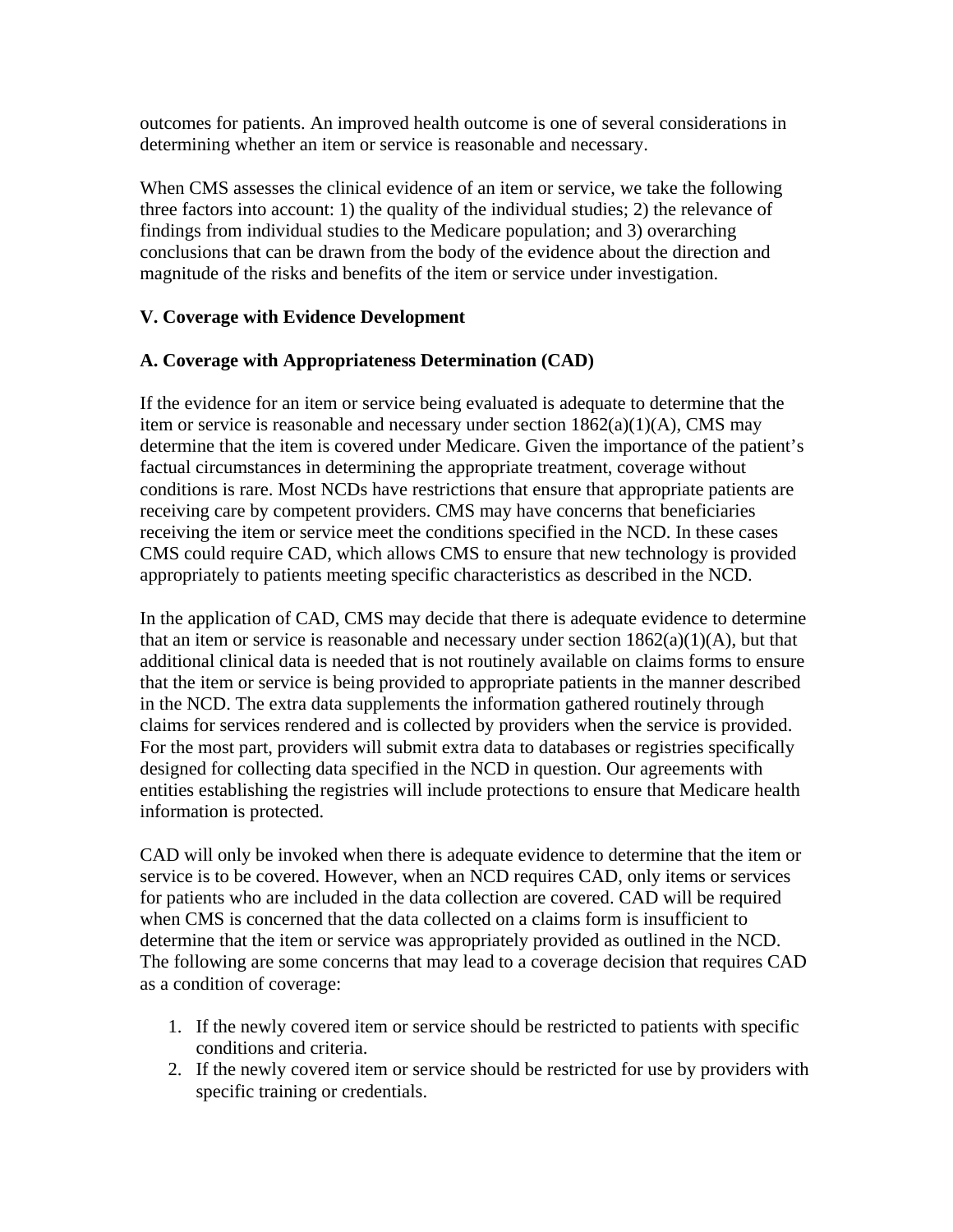- 3. If there is concern among clinical thought leaders that there are substantial opportunities for misuse of the item or service.
- 4. If the coverage determination significantly changes how providers manage patients utilizing this newly covered item or service.

CMS does not intend to routinely develop, oversee, or maintain these databases or registries that contain information about provision of an item or service. However, CMS will only accept data from registries that conform to accepted standards to ensure that the data collected is sufficient to determine if the item or service is reasonable and necessary for Medicare coverage under section  $1862(a)(1)(A)$ . In particular, the registries must have qualified scientific oversight; tested and validated data collection methods; adequate patient safety and monitoring; quality assurance and data protection; and appropriate human subjects protections.

### **B. Coverage with Study Participation (CSP)**

CSP will allow coverage of certain items or services for which the evidence is not adequate to support coverage under section  $1862(a)(1)(A)$  and where additional data gathered in the context of clinical care would further clarify the impact of these items and services on the health of Medicare beneficiaries. In the past, this level of evidence would have prompted non-coverage decisions.

CSP allows CMS to determine that an item or service is only reasonable and necessary when it is provided within a research setting where there are added safety, patient protections, monitoring, and clinical expertise. If CMS decides that there is limited existing evidence to support a decision to cover the item or service under review and more evidence is needed for CMS to determine whether that item or service meets the evidentiary standards for reasonable and necessary, then the item or service is found to not be reasonable and necessary for Medicare coverage under section 1862(a)(1)(A). CMS may then consider whether coverage of the item or service is reasonable and necessary for Medicare coverage under section  $1862(a)(1)(E)^4$  of the Act.

This section states:

*(a) Notwithstanding any other provision of this title, no payment may be made under part A or part B for any expenses incurred for items or services—*

*(E) in the case of research conducted pursuant to section 1142, which is not reasonable and necessary to carry out the purposes of that section,*

Section  $1142^5$  describes the authority of the Agency for Healthcare Research and Quality (AHRQ). As part of section 1142, AHRQ assures that research priorities appropriately reflect the needs and priorities of the Medicare program under Title XVIII, as set forth by the CMS Administrator.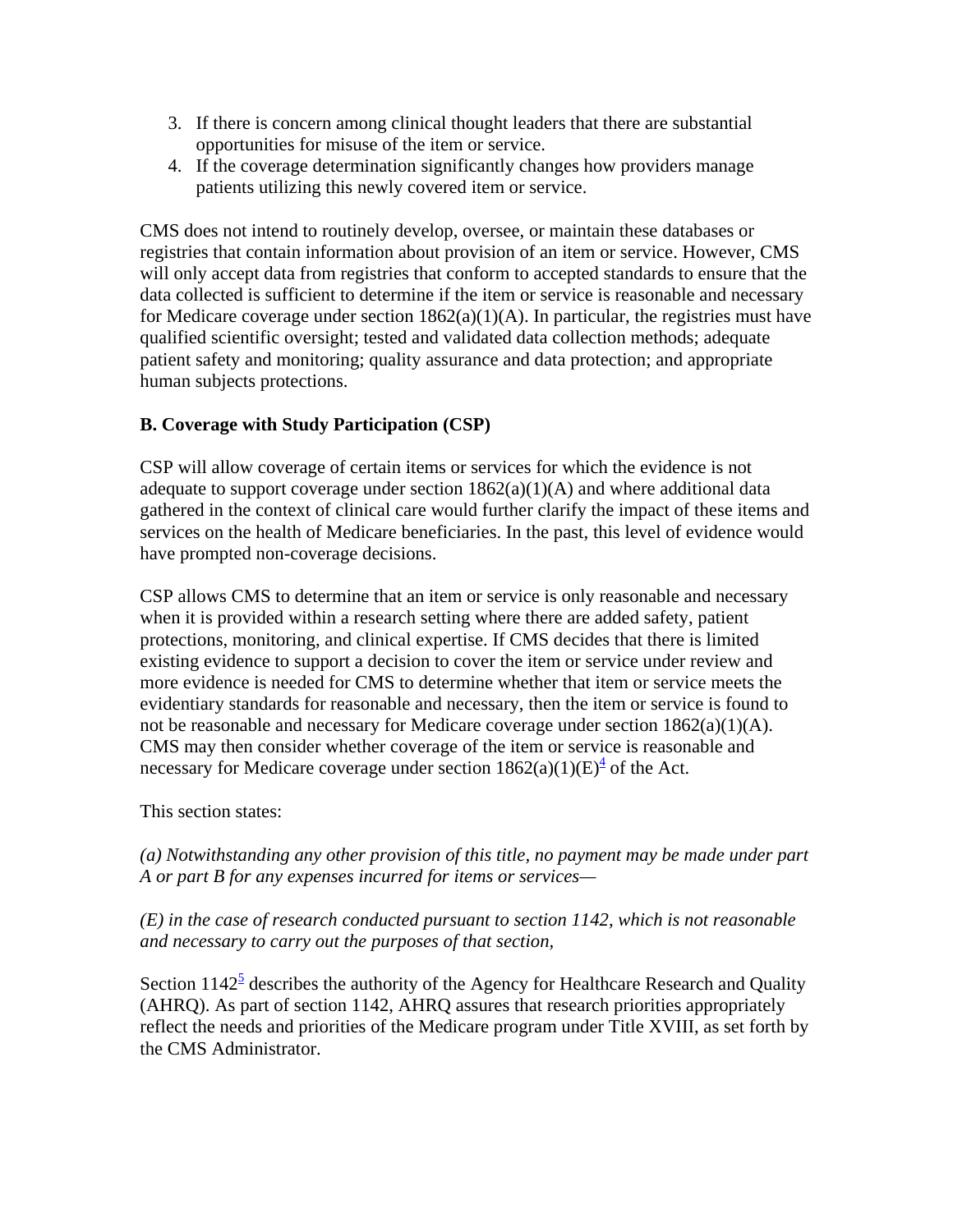Using section  $1862(a)(1)(E)$  authority, the CED/CSP concept considers the item or service to be reasonable and necessary only while evidence is being developed. Under section 1142, research may be conducted on the outcomes, effectiveness, and appropriateness of health care services and procedures to identify the manner in which diseases, disorders, and other health conditions can be prevented, diagnosed, treated, and managed clinically. $\frac{6}{5}$ 

In addition, evaluations of the comparative effects, health and functional capacity; alternative services and procedures utilized in preventing, diagnosing, treating, and clinically managing diseases, disorders, and other health conditions may be conducted.<sup>[7](https://www.cms.hhs.gov/mcd/ncpc_view_document.asp?id=8#P113_14627#P113_14627)</sup>

When the evidence is inadequate to determine that the item or service is reasonable and necessary under section  $1862(a)(1)(A)$ , Medicare coverage may be extended to patients enrolled in a clinical research study. In this case, the research is conducted under section  $1862(a)(1)(E)$ . The following list includes some of the evidentiary findings that might result in CMS issuing an NCD for items and services that do not have sufficient evidence for coverage under section  $1862(a)(1)(A)$  that would provide payment only for Medicare patients enrolled in a research study:

1. Available evidence may be a product of otherwise methodologically rigorous evaluations but may not have evaluated outcomes that are relevant to Medicare beneficiaries.

2. The available clinical research may have failed to address adequately the risks and benefits to Medicare beneficiaries for off-label or other unanticipated uses of a drug, biologic, service or device.

3. Available clinical research studies may not have included specific patient subgroups or patients with disease characteristics that are highly prevalent in the Medicare population.

4. New applications may exist for diagnostic services and devices that are already on the market, but there is little or no published research that supports a determination of reasonable and necessary for Medicare coverage at the time of the request for an NCD.

5. Sufficient evidence about the health benefits of a given item or service to support a reasonable and necessary determination is available only for a subgroup of Medicare patients with specific clinical criteria and/or for providers with certain experience or other qualifications. Other patient subgroups or providers require additional evidence to determine if the item or service is reasonable and necessary.

CSP research conducted may include a broader range of studies than randomized clinical trials to include observational research. However, all studies must conform to the standards that will be developed by the Clinical Research Policy.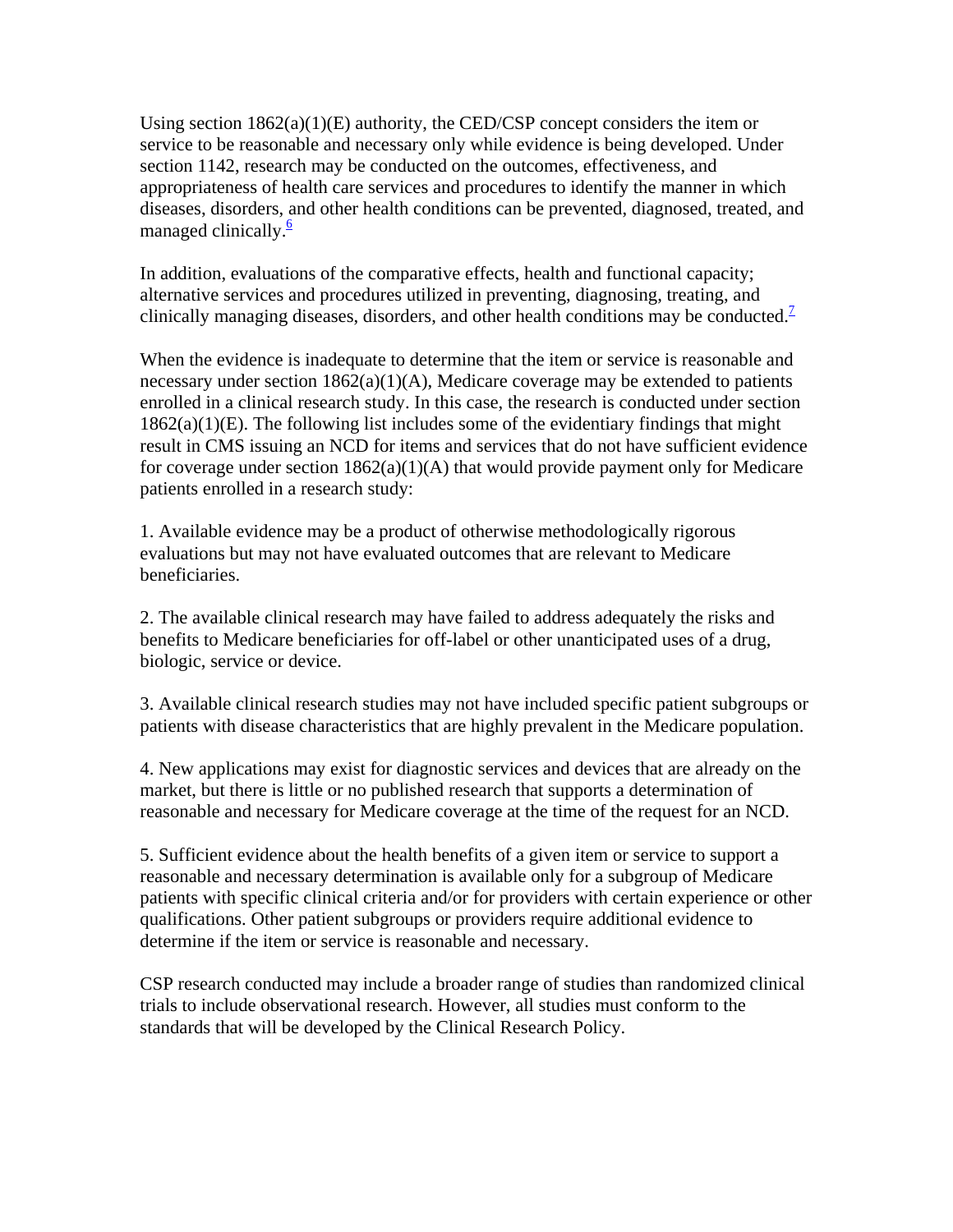In rare instances, for some items or services, CMS may determine that the evidence is very preliminary and not reasonable and necessary for Medicare coverage under section  $1862(a)(1)(A)$ , but, if the following criteria are met, CSP might be appropriate:

a. The evidence includes assurance of basic safety;

b. The item or service has a high potential to provide significant benefit to Medicare beneficiaries; and

c. There are significant barriers to conducting clinical trials.

These research studies will be rigorously designed and meet standards to be developed in a reconsideration of the current Clinical Trial Policy established under a 2000 NCD.

New evidence that assists in the Medicare coverage process for the item or service is one of the desired results of CSP. However, a more important outcome is the production of evidence that will influence clinical practice and help Medicare beneficiaries and providers make the most appropriate diagnostic and therapeutic decisions. If the research results are published in a peer-reviewed journal, the evidence will be used in an NCD reconsideration to determine if a change in Medicare coverage is appropriate under section  $1862(a)(1)(A)$ .

#### **VI. Data sources**

### **A. Registries**

CMS may issue an NCD that requires data to be sent to a centralized database. Formal registries with qualified oversight ensure that data will be uniform, valid, and consistent with accepted standards and definitions. Medicare data from the database will be provided to CMS for the purposes outlined in the coverage determination. Data collected in this manner may be linked with Medicare claims data to confirm that data are submitted for patients receiving the item or service. Collection and use of this data will meet all relevant patient protections including the Privacy Act HIPAA, and 45 CFR Part 46.

Data collected under CAD will commonly be submitted to an approved registry. This data will then be sent to CMS to ensure that the item or service was provided in accordance with the NCD. This data is payment data collected under section  $1862(a)(1)(A)$ .

Data submission to a registry may also be necessary within clinical studies required under CSP. Collection and use of this data, though in a registry, is for the purposes of research and will meet all relevant patient protections including the Privacy Act, HIPAA, and 45 CFR Part 46.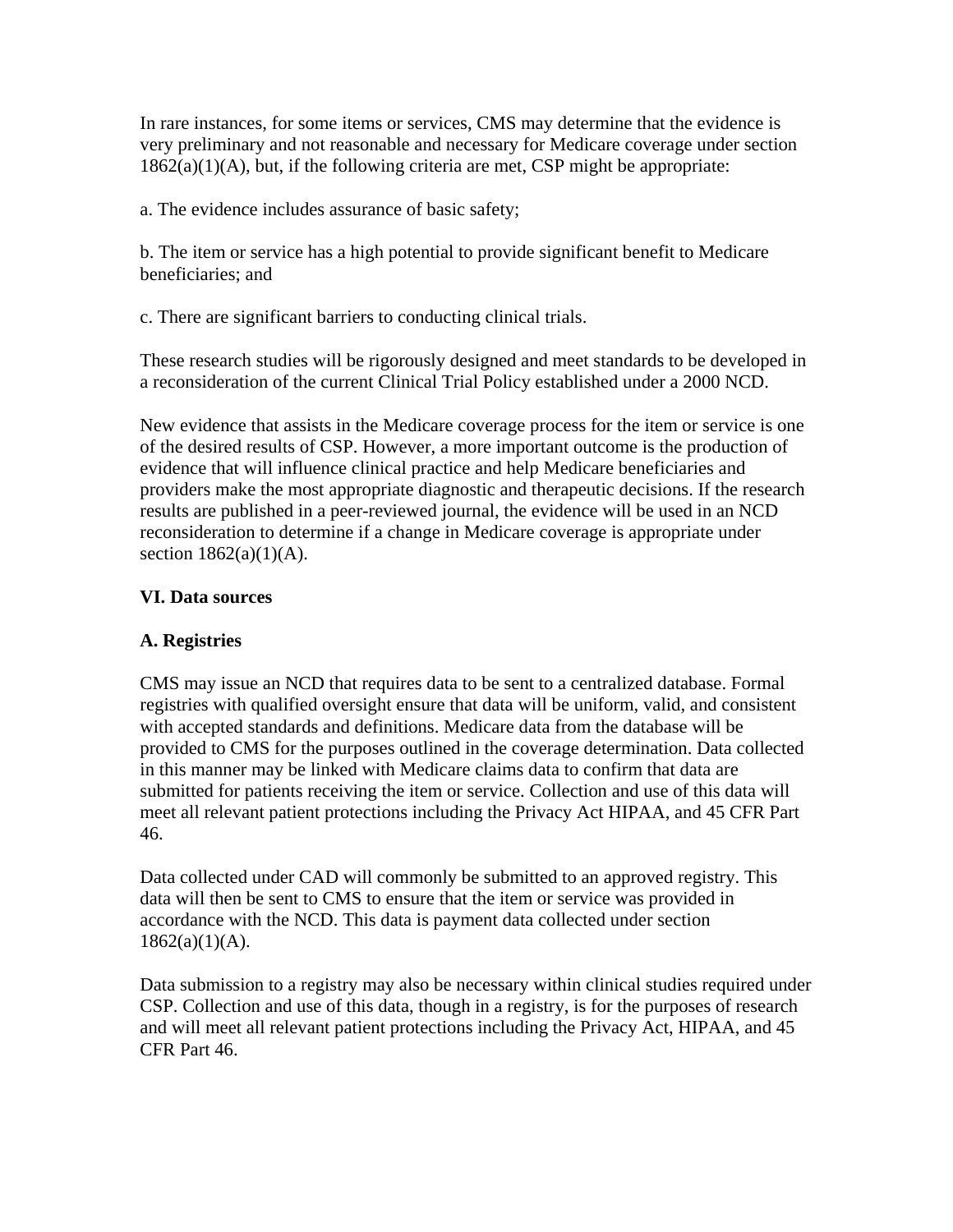While CMS will use the information to meet specific CAD and/or CSP determinations for Medicare beneficiaries, the information is likely to be of great interest to other government and non-government researchers for many purposes. Registry data may be useful in evaluating patient safety and health benefits, comparative effectiveness, utilization and diffusion of the item or service, and variations in outcomes among providers or patients. The data may also be used to evaluate long term outcomes and patient management issues; issues not ordinarily addressed in clinical trials. The claimslinked data can be used to follow outcomes such as mortality and post-coverage utilization of services. The data may be also linked to other data sets or other patient information to conduct controlled observational studies. Use of this data will meet all conditions of the Privacy Act, HIPAA, and patient protections set forth in 45 CFR Part 46.

### **B. Research studies**

If CMS determines that the evidence for coverage of certain items or services is inadequate to establish Medicare coverage under  $1862(a)(1)(A)$ , Medicare may still reimburse for that item or service for Medicare beneficiaries enrolled in a research study that provides data and information to be used to evaluate that item or service, as well as reimburse for the routine costs incurred by Medicare beneficiaries in the study.

To qualify for reimbursement, such a study must be designed to produce evidence that could be used in a future national coverage decision that would focus on whether the item or service should be covered by Medicare under  $1862(a)(1)(A)$ . Payment for the items and services provided in the study will be restricted to the Medicare qualified patients involved as human subjects in the study.

CMS will not routinely be involved in the design, review, or execution of research studies. CMS will only provide payment for clinical research that meets the standards of a qualified trial as will be outlined in the revision of the Clinical Trial Policy. We anticipate this NCD will include the following principles:

- 1. The primary purpose of the trial is to test whether the intervention potentially improves the participants' health outcomes.
- 2. The trial is well supported by available scientific and medical information or is intended to clarify or establish the health outcomes of interventions already in common clinical use.
- 3. The trial does not duplicate existing studies unjustifiably.
- 4. The trial design is appropriate to answer the research question being asked in the trial.
- 5. The trial is sponsored by a credible organization or individual capable of executing the proposed trial successfully.
- 6. The trial is in compliance with Federal regulations relating to the protection of human subjects.
- 7. All aspects of the trial are conducted according to the appropriate standards of scientific integrity.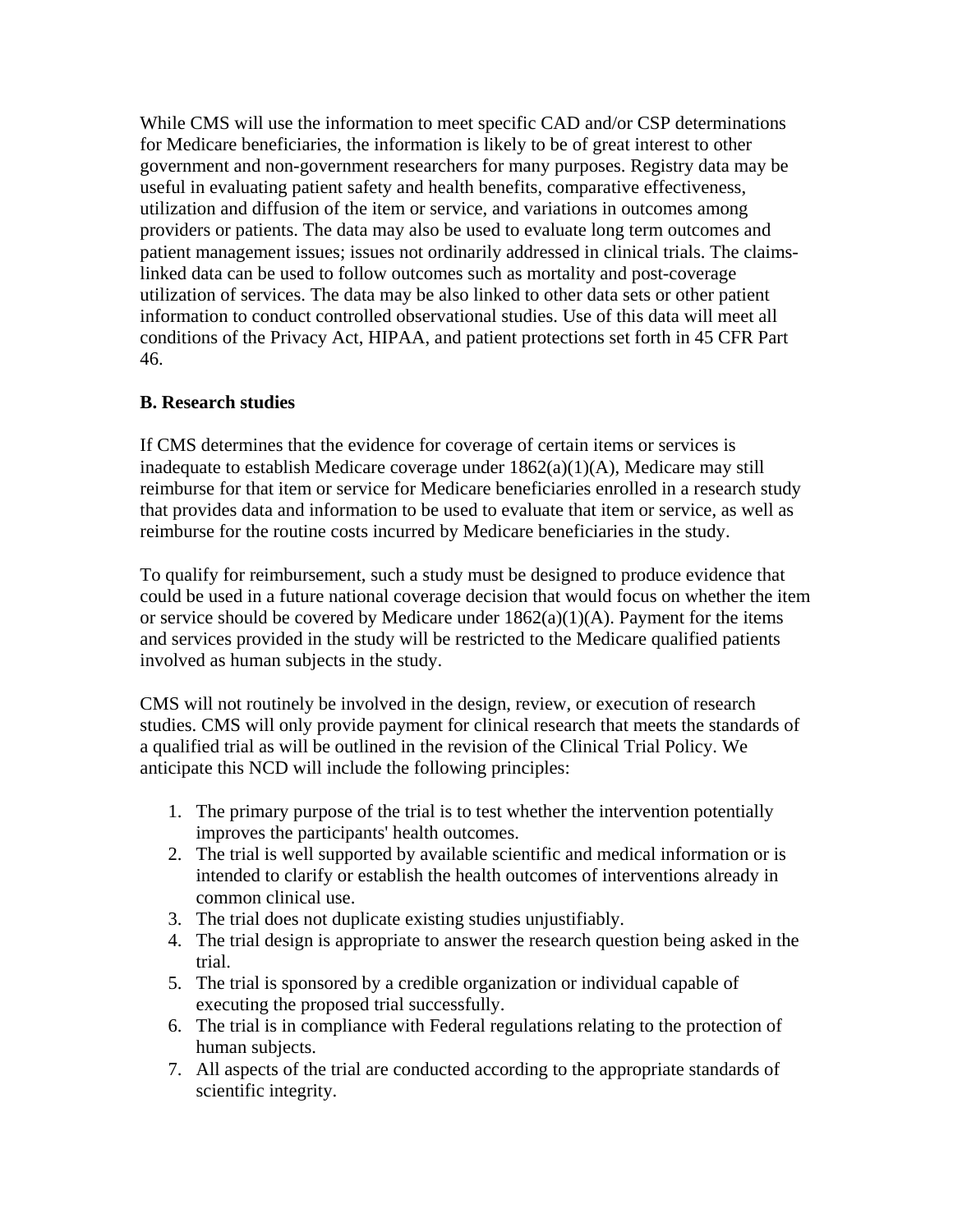- 8. The trial is listed in the National Library of Medicine clinical trials database.
- 9. The sample of study subjects in the trial should include individuals representative of the Medicare population with the condition described in the NCD.

### **VII. Principles governing the application of CED:**

| Principle 1. | NCDs requiring CED will occur within the NCD processes, which<br>is transparent and open to public comment.                                            |
|--------------|--------------------------------------------------------------------------------------------------------------------------------------------------------|
| Principle 2. | CED will not be used when other forms of coverage are justified<br>by the available evidence.                                                          |
| Principle 3. | CED will in general expand access to technologies and treatments<br>for Medicare beneficiaries.                                                        |
| Principle 4. | CMS expects to use CED infrequently.                                                                                                                   |
| Principle 5. | CED will lead to the production of evidence complementary to<br>existing medical evidence.                                                             |
| Principle 6. | CED will not duplicate or replace the FDA's authority in assuring<br>the safety, efficacy, and security of drugs, biological products, and<br>devices. |
| Principle 7. | CED will not assume the NIH's role in fostering, managing, or<br>prioritizing clinical trials.                                                         |
| Principle 8. | Any application of CED will be consistent with federal laws,<br>regulations, and patient protections. $\frac{8}{3}$                                    |

# **VIII. Ending CED-required data collection**

### **A. Research studies**

In research studies, the end to data collection is predetermined in the study protocol. After the study ends, Medicare coverage reverts to the pre-NCD coverage policy. Because NCD analyses are normally based on a review of publicly available evidence, the results of the trial should be published in the peer reviewed literature to be considered in an NCD reconsideration.

# **B. Registries**

The length of data collection by registries will be determined by the requirements of the NCD. For those registries collecting data under CAD in which the length of time for data collection is not specified in the NCD, CMS will evaluate the data on an ongoing basis to determine when the requirements of the NCD have been met and data collection is longer necessary. The data collection requirement will be removed through reconsideration of the NCD.

For registries collecting data under CSP, the length of data collection by registries depends on factors related to the hypotheses upon which the data collection is based.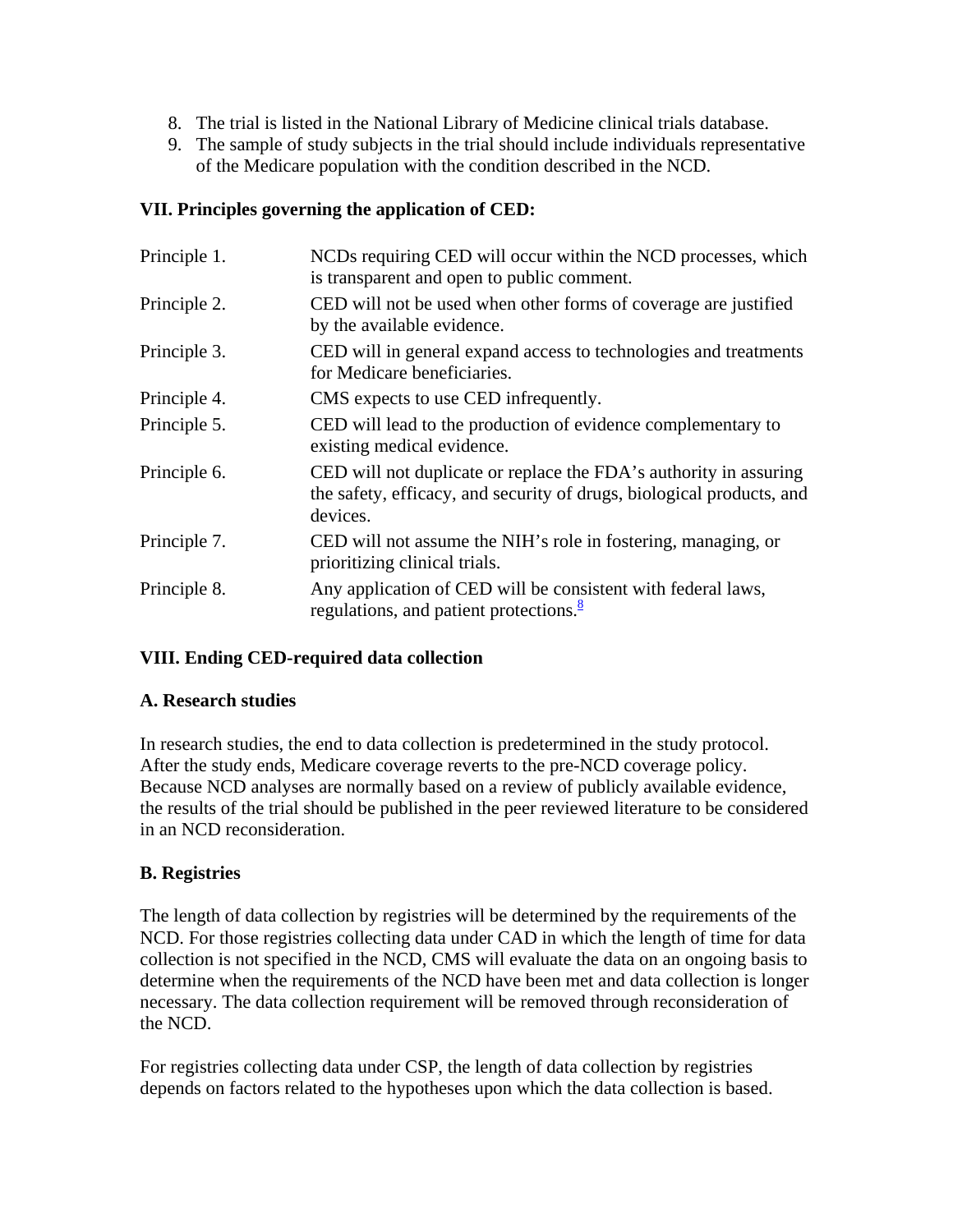Sufficient data should be collected to satisfy the hypotheses. Similar to results of clinical trials, evidence from analyses of registry data should be published in peer-reviewed journals if CMS is considering ending the NCD-required registry data collection

The key factors that CMS will consider in its decision to end registry data collection include the following:

- 1. Data from the registry provides satisfactory answers to the questions posed in the NCD that were used to establish the registry.
- 2. Stronger evidence of a health benefit of the item or service published in peerreviewed literature after the original NCD.
- 3. Evidence that the item or service does not provide a health benefit in the long term.
- 4. Evidence of an unacceptable level of adverse events beyond that found in the published literature during the NCD analysis.

# **IX. How researchers may access CMS' CED data**

CMS may link CED data to the Medicare enrollment database and Medicare claims data. Individuals or groups may have access to the data in accordance with the applicable System of Record's Routine Uses if they enter into a Data Use Agreement (DUA) with CMS.<sup>[9](https://www.cms.hhs.gov/mcd/ncpc_view_document.asp?id=8#P215_25818#P215_25818)</sup> CMS retains ownership of the data. The DUA contract identifies a custodian for the data, contains a declaration that the protocol is accurate, prohibits the user to sell or grant access to the data without authorization, and defines a termination date for use of the data.

Those applying to use CMS data must prepare a proposal that includes:

- 1. A statement of purpose and goals;
- 2. A description of how the project will improve the quality of care for Medicare beneficiaries or the administration of the Medicare program;
- 3. Background information with appropriate literature review;
- 4. A description of the methods with definitions of outcomes, files, and variables needed;
- 5. An analytic plan;
- 6. A description of human subjects to be applied, if relevant;
- 7. A listing of key personnel qualifications;
- 8. A work plan; and,
- 9. A dissemination plan.
- 10. The user must provide CMS with a final report when the DUA expires  $\frac{10,11}{2}$  $\frac{10,11}{2}$  $\frac{10,11}{2}$

# **X. Funding data collections to meet CED requirements**

# **A. Clinical trials**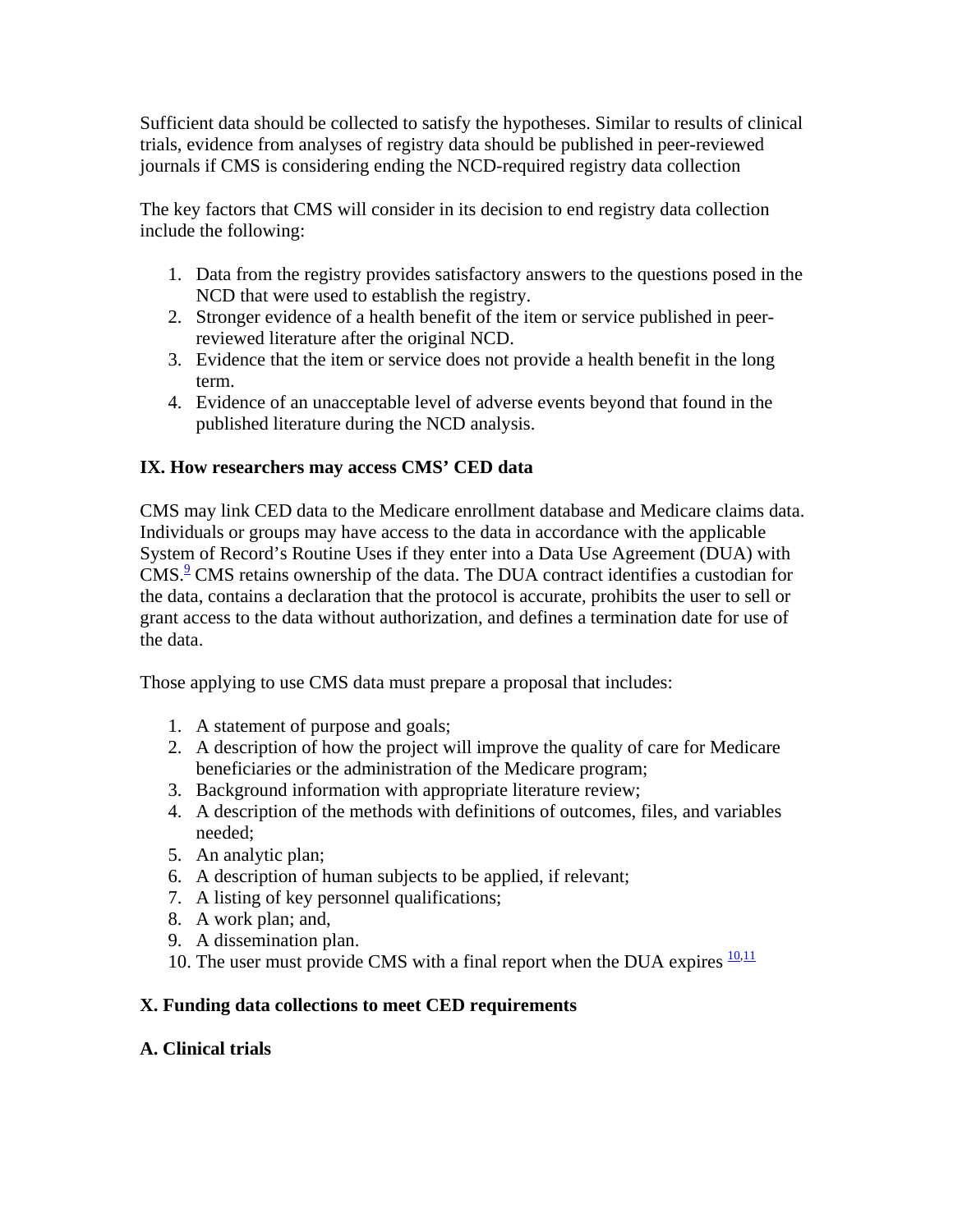CMS will exercise discretion in determining the research that will be funded under section  $1862(a)(1)(E)$ . CMS may pay for the investigational and or routine clinical costs of an item or service for a trial in an NCD requiring CED as described in the revision of the Clinical Trial Policy. CMS will not fund the non-clinical research costs.

# **B. Registries**

CMS will pay for the clinical costs of patient care for Medicare beneficiaries for which data collection is required. CMS will not provide financial support for registry development and maintenance. However, CMS may reimburse registries for data submission to CMS. CMS encourages stakeholders to work together to provide additional support for data collection efforts. These stakeholders include manufacturers, health care providers and facilities, professional societies, foundations, and health plans. To allay the cost of data collection, CMS recommends that CED take place in the context of existing data systems when feasible.

# **XI. Other uses of data collected under CED**

While the goals of CED include the consideration of changes in Medicare coverage as well as the documentation of the appropriateness of care for Medicare beneficiaries, others outside of the Medicare program may find these data useful. The information gathered under CED will be made available for public use in accordance with usual Medicare rules for claims and clinical information. Potential studies with these data may:

- Stimulate industry product development with a focus on technology for patients with specific characteristics. This evidence could allow industry to build on existing technology and help provide new directions for innovation.
- Be used by health plans for quality improvement programs, conducting cost analyses, or establishing clinical criteria.
- Be used by providers to track short-term adverse outcomes, such as postoperative complications or in-hospital mortality. This information can be used to evaluate the safety of the item or service; compare side effects and adverse events with published clinical trial results; or compare outcomes among providers or to a gold standard.
- Be used by hospitals and facilities to monitor performance.
- Serve as a cohort to create longitudinal databases by linking it with claims data or by following up patients enrolled in the registry.
- Be used by investigators for post coverage analyses, including head to head comparisons, case control studies, or nested case control studies*.*
- Be used to develop clinical criteria and contraindications (risk stratification).

 $\frac{1}{2}$  $\frac{1}{2}$  $\frac{1}{2}$  Congress further instructed CMS to model the guidance documents on similar guidance documents issued by the FDA. The established procedures for making these guidance documents are in 69 Fed. Reg. 57325 (September, 24, 2004).